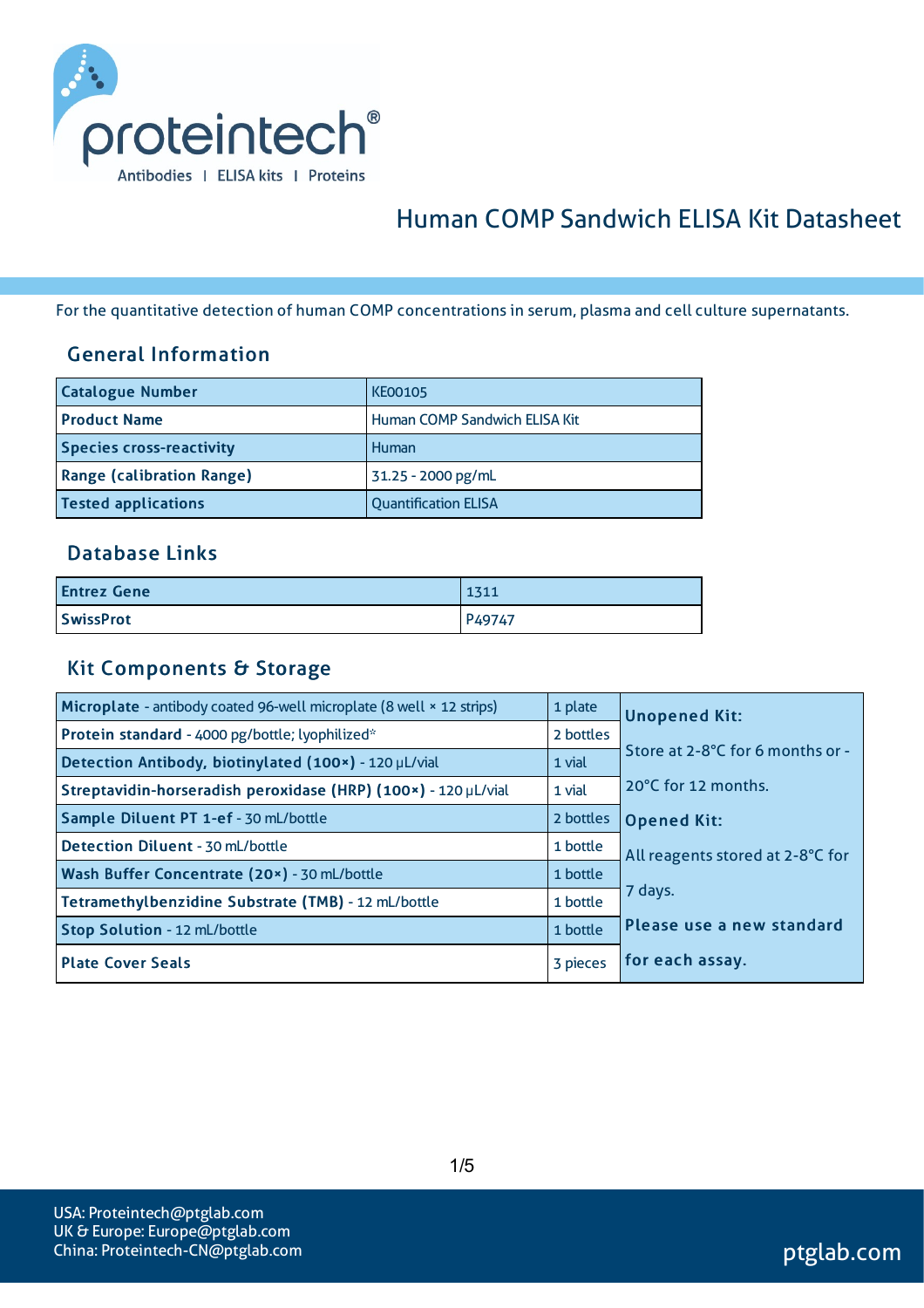#### NB: Do not use the kit after the expiration date.

Sample Diluent PT 1-ef is for protein standard and samples.

Detection Diluent is for Detection antibody and Streptavidin-HRP.

\*Add 2 mL Sample Diluent PT 1-ef in protein standard. Thisreconstitution gives a stock solution of 2000 pg/mL.



#### Product Description

KE00105 is a solid phase sandwich Enzyme Linked-Immuno-Sorbent Assay (Sandwich ELISA). The COMP ELISA kit isto be used to detect and quantify protein levels of endogenous COMP. The assay recognizes human COMP. An antibody specific for COMP has been pre-coated onto the microwells. The COMP protein in samples is captured by the coated antibody after incubation. Following extensive washing, another antibody of biotinylated specific for human COMP is added to detect the captured human COMP protein. For signal development, Streptavidin-HRP is added, followed by Tetramethyl-benzidine (TMB) reagent. Solution containing sulfuric acid is used to stop color development and the color intensity which is proportional to the quantity of bound protein is measurable at 450 nm with the correction wavelength set at 630 nm.

#### Background

COMP is a secreted pentameric glycoprotein built from modular units and belongsto the thrombospondin protein family. COMP is expressed by hypertrophic chondrocytes and osteoblasts during endochondral ossification, and its expression is increased during fracture healing. COMP is involved in the assembly of collagen fibrils and other structural matrix components. COMP interacts with a number of cartilage ECM proteins, including fibronectin, collagen I, II IX, XII, and XIV, matrilins, as well as proteoglycans such as aggrecan and others.

#### Sample Preparation

Different samples may require proper dilution to fall within the range of the assay. The serum or plasma is better to be diluted 1:160 or 1:320 before assay, 1:2 or 1:4 dilution isrecommended for cell culture supernatants.

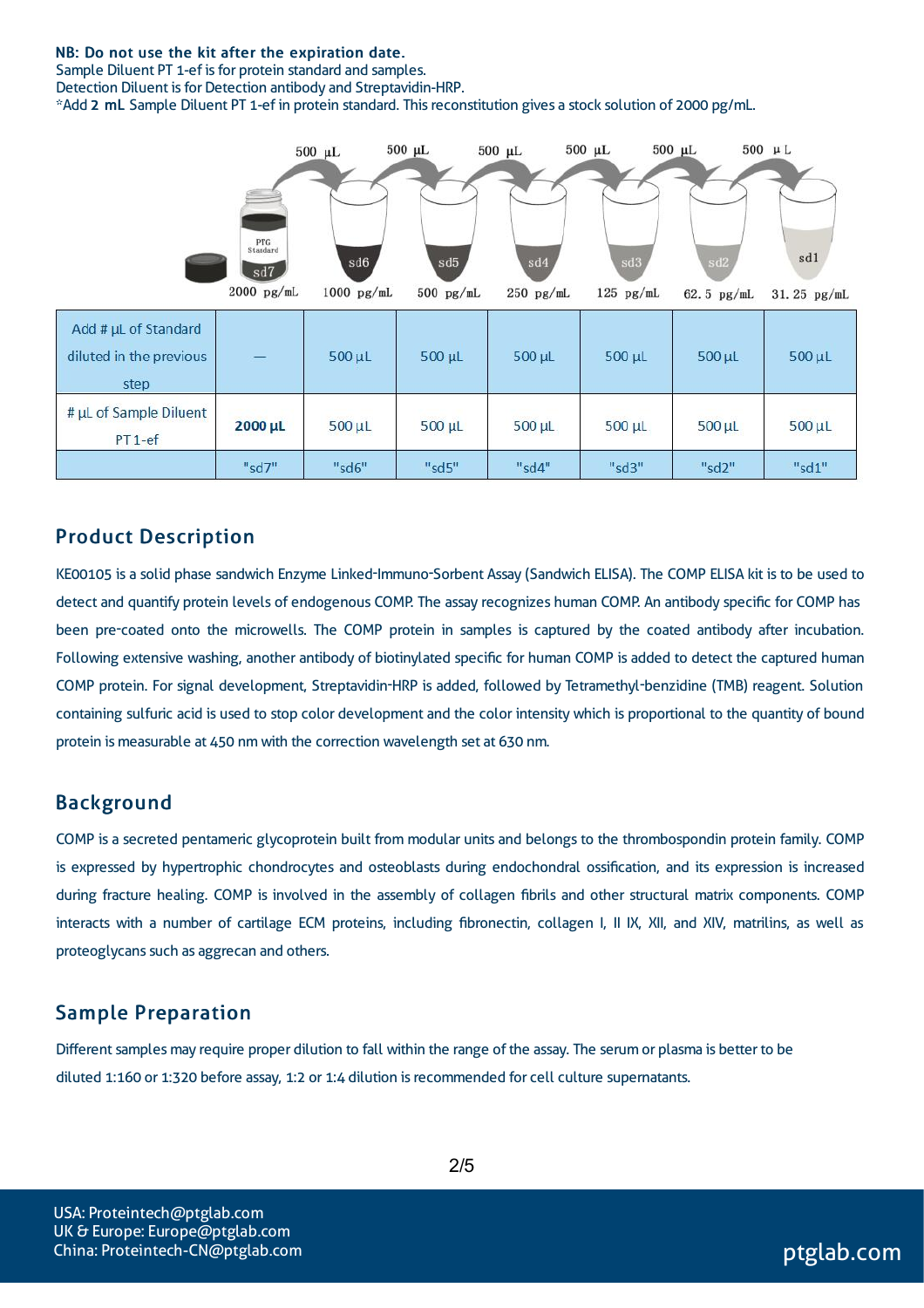## Safety Notes

This product is sold for lab research and development use ONLY and not for use in humans or animals. Avoid any skin and eye contact with Stop Solution and TMB. In case of contact, wash thoroughly with water.

## Assay Procedure Summary

| <b>Step</b>    | Reagent                                                                                          | Volume        | Incubation        | Wash        | <b>Notes</b>                 |  |
|----------------|--------------------------------------------------------------------------------------------------|---------------|-------------------|-------------|------------------------------|--|
|                | <b>Standard and Samples</b>                                                                      | $100 \mu L$   | $120 \text{ min}$ | 4 times     | Cover Wells incubate at 37°C |  |
| $\overline{z}$ | <b>Diluent Antibody Solution</b>                                                                 | $100$ $\mu$   | $60 \text{ min}$  | 4 times     | Cover Wells incubate at 37°C |  |
|                | <b>Diluent HRP Solution</b>                                                                      | $100$ $\mu$ L | 40 min            | 4 times     | Cover Wells incubate at 37°C |  |
| 4              | <b>TMB Substrate</b>                                                                             | $100$ $\mu$   | 15-20 min         | Do not wash | Incubate in the dark at 37°C |  |
| 5              | <b>Stop Solution</b>                                                                             | $100$ $\mu$   | 0 min             | Do not wash | $\overline{\phantom{a}}$     |  |
| 6              | Read plate at 450 nm and 630 nm immediately after adding Stop solution. DO NOT exceed 5 minutes. |               |                   |             |                              |  |

## Example data

These standard curves are provided for demonstration only. A standard curve should be generated for each set of samples assayed.



| (pg/mL) | O.D            | <b>Average</b> | Corrected |
|---------|----------------|----------------|-----------|
| Ω       | 0.036<br>0.037 | 0.037          |           |
| 31.25   | 0.16<br>0.172  | 0.166          | 0.13      |
| 62.5    | 0.29<br>0.298  | 0.294          | 0.258     |
| 125     | 0.383<br>0.501 | 0.442          | 0.406     |
| 250     | 0.842<br>0.839 | 0.841          | 0.804     |
| 500     | 1.398<br>1.386 | 1.392          | 1.356     |
| 1000    | 2.033<br>1.922 | 1.978          | 1.941     |
| 2000    | 2.631<br>2.629 | 2.63           | 2.594     |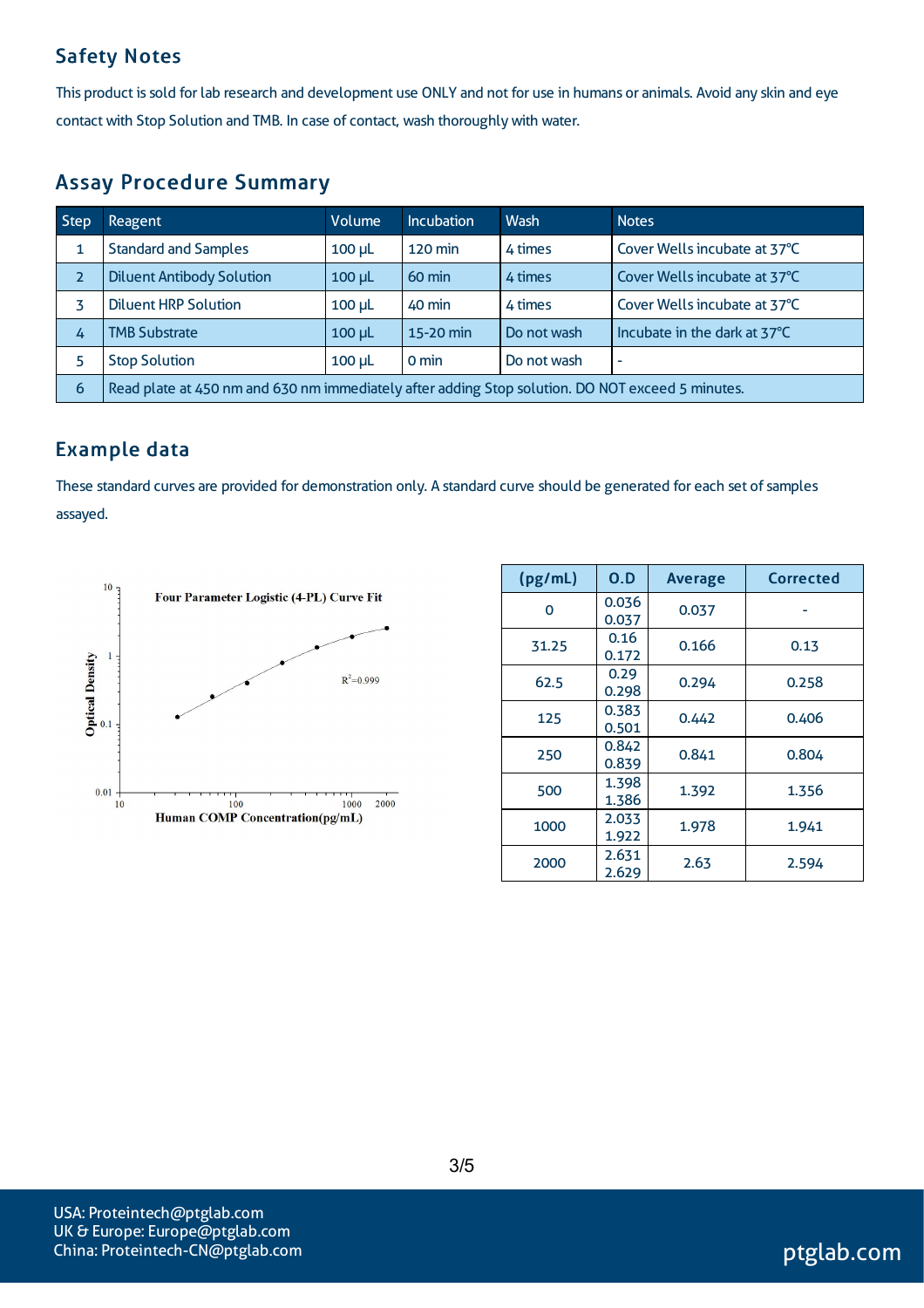## Precision

Intra-assay Precision (Precision within an assay) Three samples of known concentration were tested 20 times on one plate to assessintra-assay precision.

Inter-assay Precision (Precision between assays) Three samples of known concentration were tested in 24 separate assaysto assessinter-assay precision.

| <b>Intra-assay Precision</b> |    |              |           | <b>Inter-assay Precision</b> |  |        |     |              |           |     |
|------------------------------|----|--------------|-----------|------------------------------|--|--------|-----|--------------|-----------|-----|
| Sample                       | n  | Mean (pg/mL) | <b>SD</b> | $CV\%$                       |  | Sample | 'n. | Mean (pg/mL) | <b>SD</b> | CV% |
|                              | 20 | 818.1        | 70.1      | 8.6                          |  |        | 24  | 874.3        | 81.0      | 9.3 |
|                              | 20 | 194.2        | 18.3      | 9.4                          |  |        | 24  | 206.0        | 20.5      | 9.9 |
|                              | 20 | 51.5         | 4.6       | 9.0                          |  |        | 24  | 44.2         | 4.4       | 9.9 |

### Recovery

The recovery of COMP spiked to three different levels in four samples throughout the range of the assay in various matrices was evaluated.

| Sample Type               |       | Average% of Expected | Range (%) |
|---------------------------|-------|----------------------|-----------|
|                           | 1:160 | 100                  | 76-127    |
| Human serum               | 1:320 | 107                  | 87-121    |
|                           | 1:2   | 105                  | 73-122    |
| Cell culture supernatants | 1:4   | 110                  | 101-122   |

## Sample Values

Serum and plasma samples from healthy volunteers (human) were evaluated for COMP in this assay. No medical histories were available for the donors used in this study.

| Sample Type         | Mean of Detectable (ng/mL) | Range (ng/mL) |
|---------------------|----------------------------|---------------|
| Human serum (n=24)  | 94.3                       | 14.3-401.7    |
| Human plasma (n=16) | 89.5                       | 34.3-192.8    |

## **Sensitivity**

The minimum detectable dose of human COMP is 1.1 pg/mL. This was determined by adding two standard deviations to the concentration corresponding to the mean O.D. of 20 zero standard replicates.